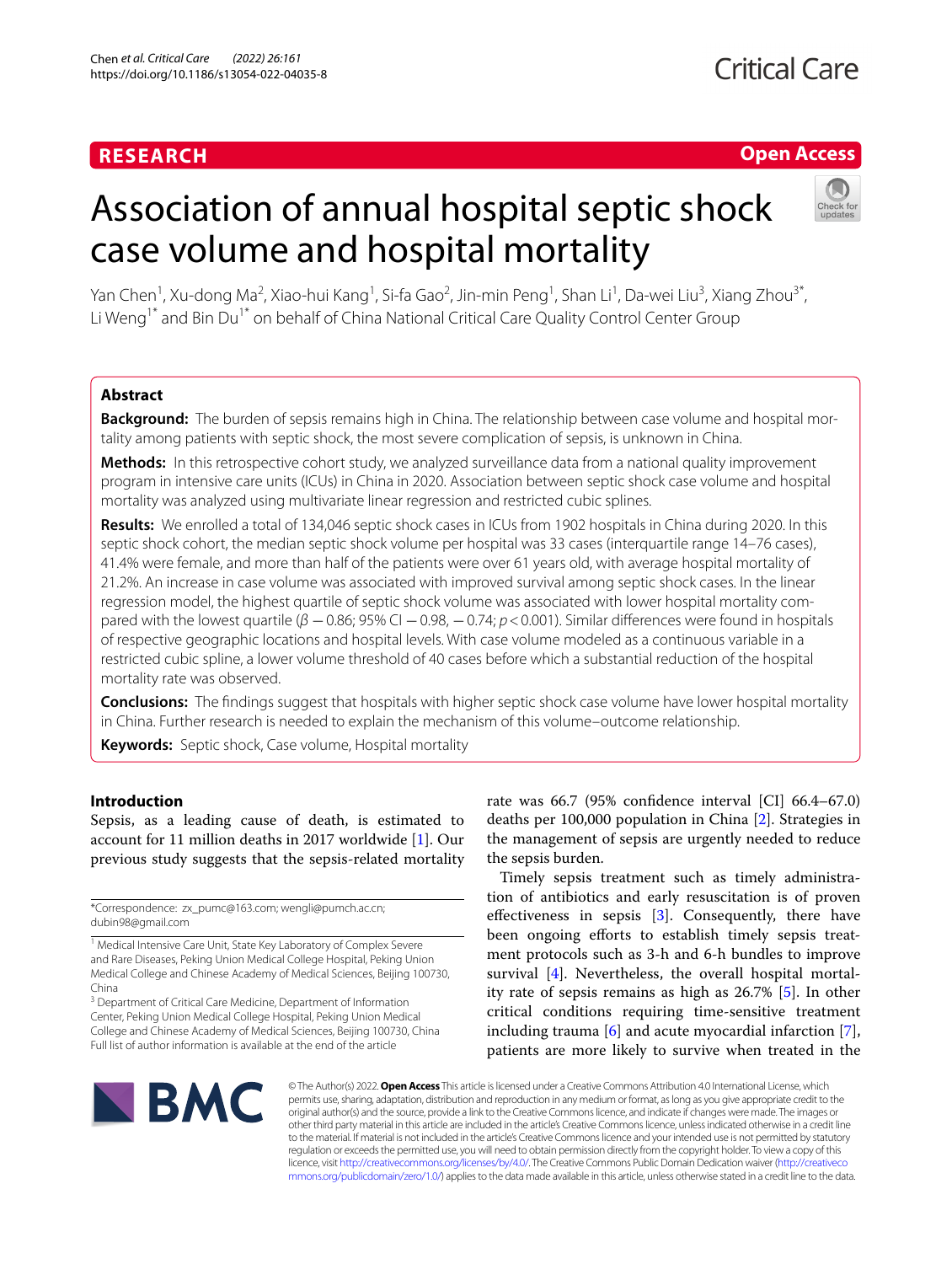high-volume centers which may lead to greater experience and medical resources. Given the distribution of quality and accessible medical resources at China hospitals [[8\]](#page-8-4), it is likely that disparities may exist in the care and outcomes for patients with sepsis, and septic shock, the most severe complication of sepsis in China [[9\]](#page-8-5).

A previous study in the USA showed improved outcomes in high-volume hospitals among patients with septic shock [[10](#page-8-6)]. In contrast, the other two studies in the US  $[11]$  $[11]$  and the UK  $[12]$  did not show an association between hospital volume and septic shock-related mortality. However, those studies were limited to retrospective International Classifcation of Disease (ICD) code-based identifcation of sepsis and septic shock [\[10](#page-8-6), [11\]](#page-8-7), high-income countries (HICs) [\[10–](#page-8-6)[12\]](#page-8-8) and non-specifc organ dysfunction [[10–](#page-8-6)[12](#page-8-8)].

Our study aimed to examine the relationship between annual septic shock case volume and hospital mortality in China. We used data from the national quality improvement program in China to explore the relationship between in-hospital mortality rates and case volume of septic shock.

#### **Method**

#### **Study design and data sources**

The study protocol was approved by the institutional review board of Peking Union Medical College Hospital; the approval included a waiver for the informed consent of the patients and physicians.

We conducted a nationwide retrospective cohort study using the surveillance data from the national quality improvement  $(QI)$  program in ICUs in China. The program was designed and led by China National Critical Care Quality Control Center (China-NCCQC), the official national department regulating ICU quality control in China  $[13]$  $[13]$ . The national ICU QI program is a hospitalbased continuous QI initiative, with multifaceted intervention implemented in multicenter voluntarily. The relevant de-identifed data regarding the quality control indicators of hospitals and ICUs were prospectively collected from each hospital. The data were collected and monitored annually through the database of the National Clinical Improvement System ([https://ncisdc.medid](https://ncisdc.medidata.cn/login.jsp) [ata.cn/login.jsp](https://ncisdc.medidata.cn/login.jsp)) since 2016 when the QI program was initiated.

All public secondary and tertiary hospitals have access to the program. Tertiary hospital proportion (%) of total hospitals in diferent provinces and cities is shown in Additional file [1:](#page-7-3) Fig. S1. The criteria of the enrollment for the ICUs: (1) are more than five beds; (2) are capable of performing quality control programs in hospitalacquired infections such as catheter-related bloodstream infection (CRBSI), ventilator-associated pneumonia (VAP), and deep vein thrombosis (DVT); (3) meet the requirements for construction and management of ICUs in China [[14](#page-8-10)[–16](#page-8-11)]. Hospital characteristics such as geographic location, type and level of the hospitals, and hospital volume were collected.

Fifteen ICU quality control indicators are adopted in the program, based on the recommendations by the National Health Commission of the People's Republic of China on April 10, 2015  $[17]$  $[17]$ . The indicators were described as previously [[13\]](#page-8-9), and listed as follows: (1) three structural indicators including proportion of ICU patients out of all total inpatients, proportion of ICU bed occupancy out of the total inpatient bed occupancy, proportion of ICU patients with acute physiology, and chronic health evaluation (APACHE) II scores  $\geq$  15 out of all ICU patients; (2) four process indicators including 3-h Surviving Sepsis Campaign (SSC) bundle compliance rate, 6-h SSC bundle compliance rate, microbiology specimen collection before antibiotic therapy, DVT prophylaxis rate); (3) eight outcome indicators including unplanned endotracheal extubation rate, reintubation rate within 48 h, rate of unplanned transfer to ICU, ICU readmission rate within 48 h, VAP incidence rate, CRBSI incidence rate, catheter-associated urinary tract infection incidence rate, ICU mortality.

Three of fifteen indicators mentioned above were related to septic shock, including 3-h, 6-h SSC bundle compliance rate and microbiology specimen collection before antibiotic therapy. More quality indicators related to septic shock were updated in 2019. The Septic Shock 3.0 defnition was used to defne septic shock in the program [\[18\]](#page-8-13). Septic shock was defned as life-threatening organ dysfunction due to dysregulated host response caused by infection, SOFA $\geq$  2 and lactate $\geq$  2 mmol/L while requiring vasoactive drug support to maintain blood pressure after fuid resuscitation. Septic shockrelated indicators include demographic characteristics, infection site, pathogens, antibiotics used, and hospital mortality rate of septic shock.

We collected information from 1902 hospitals across China from January 2020 to December 2020, when more quality indicators related to septic shock have been updated. Data regarding hospital and ICU characteristics, septic shock-related quality control indicators, such as the number of hospital beds and the rate of 3-h SSC bundle compliance was included. Hospitals, instead of individual patients, were the unit of analysis.

#### **Variables and risk adjustment**

The exposure variable was annualized hospital volume, defned as the number of cases of septic shock during the 1-year study period. The primary outcome was hospital mortality of septic shock cases. The relationship between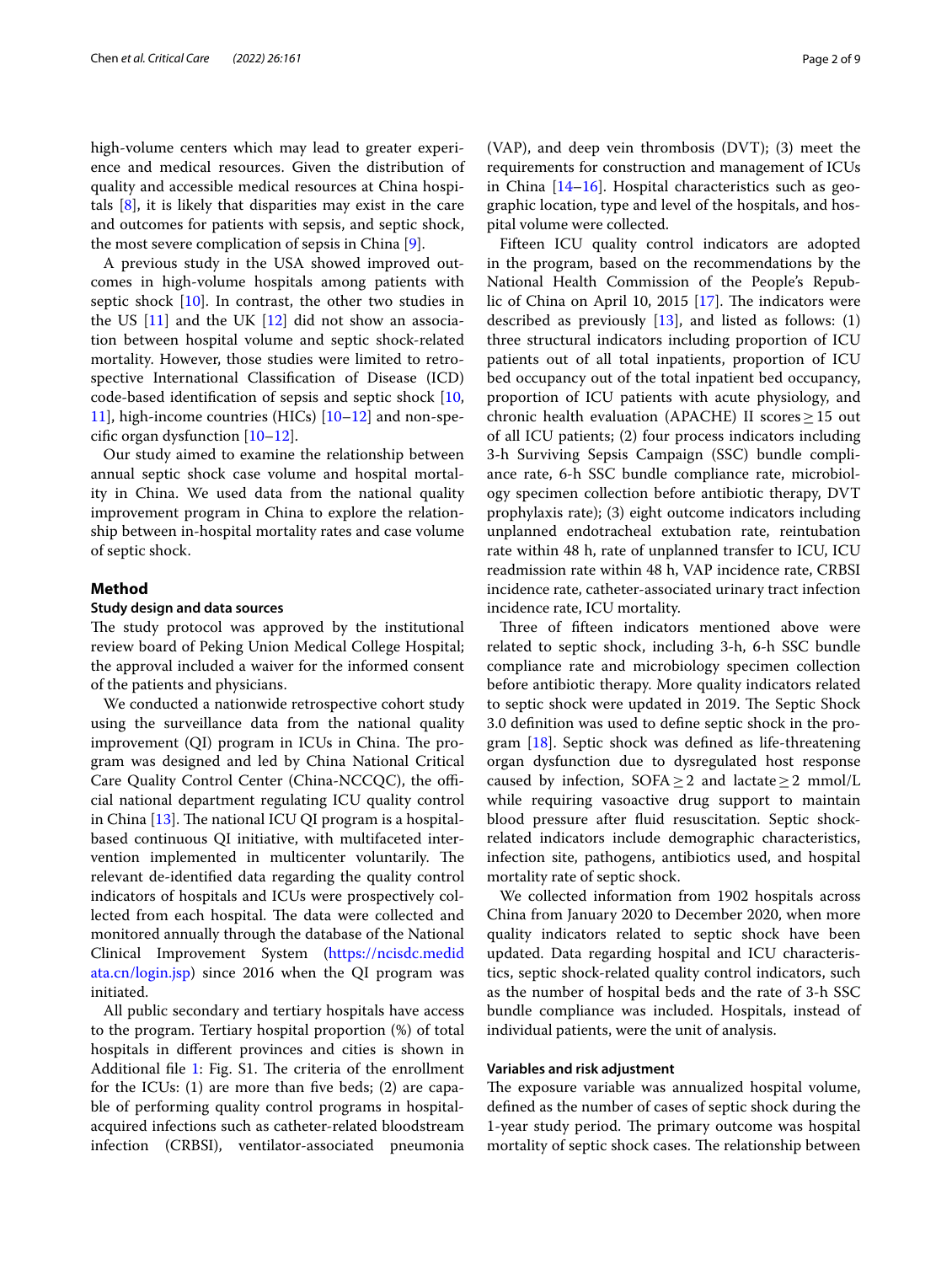septic shock case volume and hospital mortality was determined with volume as a continuous variable and after categorizing volume into quartiles. The reference categories are the lowest-volume hospital and the lowestvolume quartile, respectively. The rate of hospital mortality was natural log-transformed in the analyses because it was not normally distributed.

Risk-adjustment variables include the type of hospitals, geographic location, adherence to 3-h SSC bundle, site of infection (sites of the bloodstream, urinary, skin, central nervous system, lung, bone, abdominal, gastrointestinal), infection management, infection training, infection monitor, infection contingency plan, infection performance, microbiology specimen collection before antibiotic therapy, the proportion of APACHE II score more than 15, and proportion of age more than 61 years old. 6-h SSC bundle compliance was not incorporated as a confounding variable for the possible collinearity with 3-h SSC bundle compliance. The infection site of the biliary was also not used in the model for the potential collinearity with the infection site of the lung.

#### **Statistical analyses**

Continuous data were compared with analysis of variance and non-continuous dichotomous data was compared by the chi-square test across the quartiles of septic shock case volume. We evaluated correlations of rates of each paired combination of the sites of infections, 3-h SSC bundle compliance, 6-h SSC bundle compliance, sex, and age, using Spearman rank coefficients and visualized the relationships with heatmap. The correlation between 3-h SSC bundle compliance and 6-h SSC bundle compliance was also visualized using scatter plots with a linear regression line with 95% CI.

Multilevel linear modeling was performed to determine associations between quartiles of septic shock case volume and hospital mortality of septic shock. A stepwise modeling method was used to estimate the efectiveness of additional groups of covariates on the (adjusted) volume–outcome relationship. Interaction *p* values comparisons between case volume quartiles were made using the Turkey's test. Additional adjustments were made for the type of hospitals, geographic location, site of infection (sites of the bloodstream, urinary, skin, central nervous system, lung, bone, abdominal, gastrointestinal), the proportion of APACHE II score  $\geq$  15, and proportion of  $age \geq 60$  (model 1); microbiology specimen collection before antibiotic therapy (model 2); infection management, infection training, infection monitor, infection contingency plan, infection performance (model 3); adherence to 3-h bundle (model 4). A *p* value less than 0.05 was considered signifcant. Moreover, we performed a series of analyses stratifed by geographic location (east, middle, west, northeast), and hospital-level (secondary and tertiary) in the fully adjusted model (model 4) with limitations to the respective hospitals.

We also used the restricted cubic splines with fve knots at the 5th, 35th, 50th, 65th, and 95th centiles for the assessment of volume as a continuous variable. The model was adjusted for all potential confounding variables.

All statistical analyses were performed using R (version 4.0.0, R studio, Boston, MA).

#### **Results**

#### **Hospital and septic shock case characteristics**

During the study period, a total of 134,046 septic shock cases across 1902 hospitals in China were enrolled. Characteristics of the hospitals by quartile of septic shock case volume are shown in Table [1.](#page-3-0) Compared with lowest case volume quartile hospitals, the highest quartile of septic shock case volume hospitals were more likely public hospitals, tertiary hospitals. Higher case volume quartile hospitals had higher healthcare facility volume, higher microbiology specimen collection before antibiotic therapy, and better performance of protocolized infection control, compared with lower quartile hospitals. Hospitals at higher septic shock case volume were more likely to implement 3-h and 6-h SSC bundles compared with the lowest quartile hospitals. In this septic shock cohort, the median septic shock volume per hospital was 33 cases (interquartile range 14–76 cases), 41.4% were female, and more than half of the patients were over 61 years old, with average hospital mortality of 21.2%. The top three most common infection sites among septic shock cases were lung, bloodstream, and urinary tract.

#### **Correlations between variables**

Rates of 3-h SSC bundle compliance strongly correlated with 6-h bundle compliance (Spearman rank correlation test,  $\rho = 0.7$ ;  $p < 0.001$ ) (Additional file [1:](#page-7-3) Figs. S2 and S3). Median rates of adherence to the 3-h SSC bundle of each septic case volume quartile (second, third, and fourth quartiles) were signifcantly higher than the lowest quartile (frst quartile) (Fig. [1](#page-4-0)).

#### **Association of septic shock case volume with hospital mortality**

In the linear model, the highest quartile of septic shock case volume was associated with lower hospital mortality of septic shock compared with the lowest quartile (*β* −0.86; 95% CI −0.98, −0.74; *p*<0.001). After controlling for additional confounding variables in all four adjusted models, including the fully adjusted model 4, patients in quartile 2, 3, and 4 had lower mortality than its immediate lower quartile (Q2 vs. Q1, *β* −0.29, *p*<0.001; Q3 vs.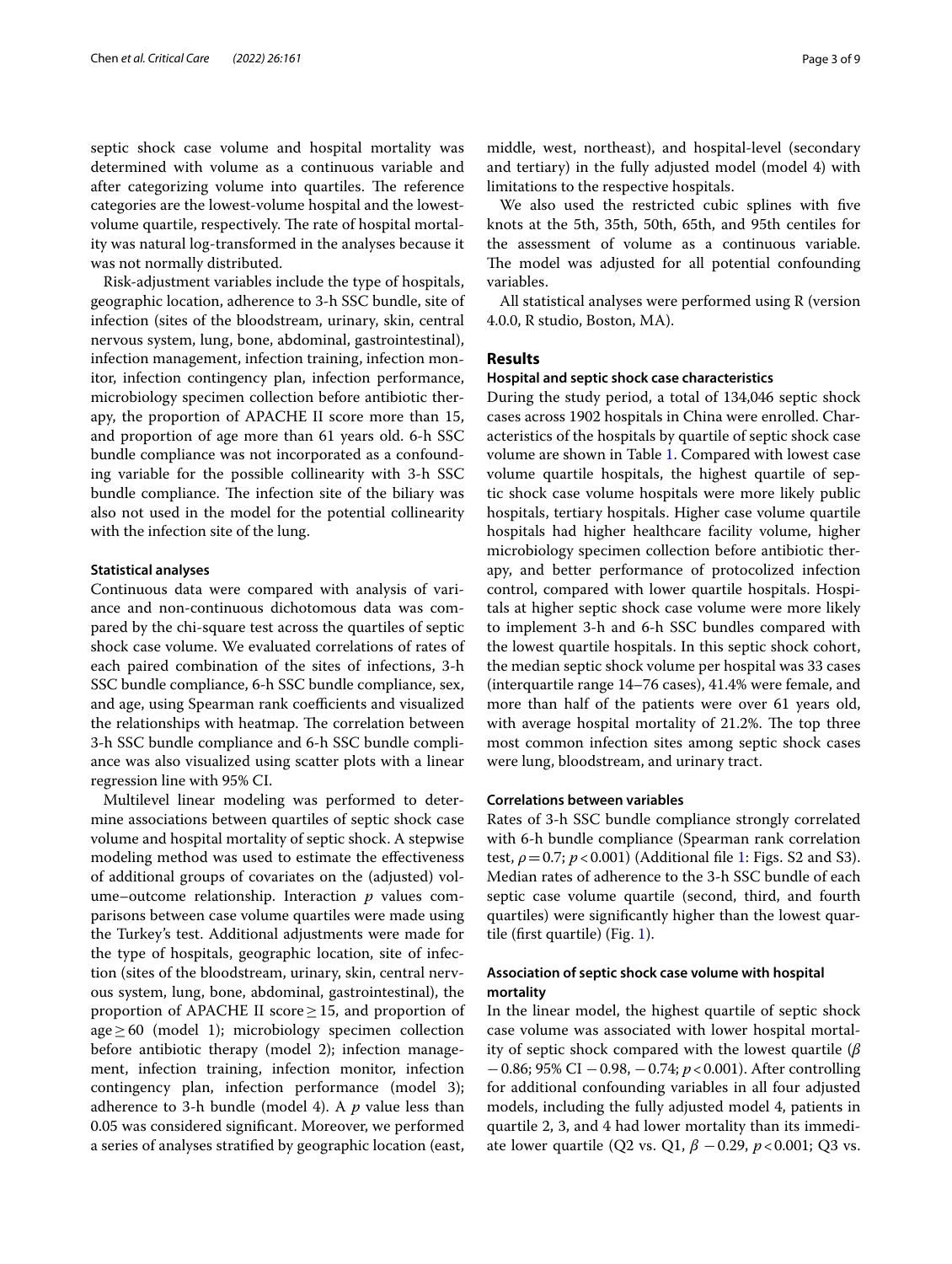## <span id="page-3-0"></span>**Table 1** Characteristics of septic shock cases and enrolled hospitals and intensive care units

| Second quartile,<br>Third quartile,<br><b>Fourth</b><br>First quartile, 1-13<br>14-32 cases per year<br>33-75 cases per<br>quartile, > 75 cases<br>cases per year<br>year<br>per year<br>Hospitals and ICUs<br>Number of hospitals, n<br>475<br>468<br>478<br>481<br>Geographic location, n (%)<br>0.763<br>East<br>193 (40)<br>179 (38)<br>191 (39)<br>204 (42)<br>Middle<br>102(21)<br>118(25)<br>104(21)<br>114(23)<br>West<br>158 (33)<br>150 (32)<br>162(33)<br>136 (28)<br>Northeast<br>22(4)<br>21(4)<br>21(4)<br>27(5)<br>Type of hospitals, n (%)<br>0.001<br>Public<br>432 (91)<br>430 (92)<br>440 (92)<br>466 (97)<br>Private<br>43 (9)<br>38(8)<br>38(8)<br>15(3)<br>Level of hospitals, n (%)<br>< 0.0001<br>Tertiary<br>139 (29)<br>226 (48)<br>277 (57)<br>388 (80)<br>Secondary<br>331 (69)<br>238 (50)<br>199 (41)<br>91 (18)<br>Healthcare facility volume, n<br>Hospital volume per year<br>26,460 ± 27,795<br>34,297 ± 28,557<br>$60,618 \pm 55,195$<br>< 0.0001<br>18,616 ± 16,069<br>597±2337<br>$641 \pm 586$<br>< 0.0001<br>ICU volume per year<br>$414 \pm 1509$<br>$1463 \pm 2119$<br>$224 \pm 211$<br>$331 \pm 1036$<br>< 0.001<br>Hospital bed days/1000 patients<br>$153 \pm 102$<br>$522 \pm 1144$<br>ICU bed days/1000 patients<br>$6 + 33$<br>< 0.0001<br>$3 + 13$<br>3±4<br>$11 + 37$<br>Guideline compliance, %<br>3-h Surviving Sepsis Campaign bundle<br>$73 + 32$<br>$79 + 25$<br>$78 + 25$<br>$78 + 24$<br>0.004<br>6-h Surviving Sepsis Campaign bundle<br>$71 + 33$<br>$77 + 27$<br>$77 + 27$<br>$76 + 24$<br>0.002<br>Microbiology specimen collection before<br>$68 + 34$<br>$75 + 27$<br>< 0.001<br>$77 + 29$<br>$80 + 24$<br>antibiotic therapy, %<br>Protocolized Infection control, n (%)<br>Infection management<br>448 (96)<br>466 (97)<br>467 (97)<br>< 0.001<br>434 (91)<br>Infection training<br>433 (93)<br>459 (96)<br>467 (97)<br>< 0.001<br>433 (91)<br>Infection monitor<br>466 (97)<br>< 0.001<br>435 (92)<br>439 (94)<br>472 (98)<br>Infection contingency plan<br>445 (95)<br>467 (98)<br>471 (98)<br>< 0.001<br>443 (93)<br>Infection performance<br>318 (67)<br>325 (70)<br>363 (76)<br>350 (73)<br>0.015<br>ICU mortality rate, %<br>0.530<br>$11 \pm 10$<br>$12 \pm 10$<br>$12 \pm 10$<br>$12 + 9$<br>Septic shock cases<br>Female, %<br>$45 \pm 20$<br>40 ± 11<br>$40 \pm 10$<br>$41 + 9$<br>< 0.0001<br>Age group, %<br>$0\pm 0$<br>$0\pm 0$<br>$0\pm 0$<br>$0\pm 0$<br>Less than 18 years old<br>$2\pm10$<br>3 ± 13<br>$2 \pm 8$<br>0.263<br>3 ± 15<br>18-30 years old<br>3 ± 13<br>2 ± 4<br>3 ± 4<br>3 ± 4<br>0.027<br>31-40 years old<br>$4\pm11$<br>$4\pm 6$<br>$5 \pm 6$<br>6 ± 5<br>< 0.0001<br>41-50 years old<br>$8 \pm 14$<br>9 ± 9<br>$10 \pm 8$<br>$10 \pm 6$<br>< 0.0001<br>51-60 years old<br>16 ± 11<br>$17\pm10$<br>$17\pm8$<br>0.070<br>$15 + 18$<br>$25 + 22$<br>$25 \pm 13$<br>$25\pm11$<br>$23 \pm 9$<br>61-70 years old<br>0.062<br>71-80 years old<br>$26 \pm 23$<br>$24 \pm 13$<br>$23 \pm 12$<br>$23 \pm 11$<br>0.016<br>More than 80 years old<br>$16 \pm 14$<br>$15 \pm 11$<br>0.026<br>$18 + 22$<br>$18 + 15$<br>Site of infection, %<br>Bloodstream<br>$16 + 26$<br>$17 + 21$<br>$16 \pm 20$<br>$15 \pm 15$<br>0.850<br>Catheter related bloodstream<br>$4 \pm 12$<br>5 ± 10<br>3 ± 7<br>3 ± 5<br>0.043<br>$44 + 31$<br>$42 + 22$<br>$41 \pm 23$<br>$41 \pm 22$<br>0.294<br>Lung<br>Abdomen<br>$18 + 22$<br>$17 + 14$<br>$18 \pm 14$<br>$16 \pm 11$<br>0.113 |               | Septic shock case volume quartile |             |             |          | $p$ value <sup>a</sup> |
|----------------------------------------------------------------------------------------------------------------------------------------------------------------------------------------------------------------------------------------------------------------------------------------------------------------------------------------------------------------------------------------------------------------------------------------------------------------------------------------------------------------------------------------------------------------------------------------------------------------------------------------------------------------------------------------------------------------------------------------------------------------------------------------------------------------------------------------------------------------------------------------------------------------------------------------------------------------------------------------------------------------------------------------------------------------------------------------------------------------------------------------------------------------------------------------------------------------------------------------------------------------------------------------------------------------------------------------------------------------------------------------------------------------------------------------------------------------------------------------------------------------------------------------------------------------------------------------------------------------------------------------------------------------------------------------------------------------------------------------------------------------------------------------------------------------------------------------------------------------------------------------------------------------------------------------------------------------------------------------------------------------------------------------------------------------------------------------------------------------------------------------------------------------------------------------------------------------------------------------------------------------------------------------------------------------------------------------------------------------------------------------------------------------------------------------------------------------------------------------------------------------------------------------------------------------------------------------------------------------------------------------------------------------------------------------------------------------------------------------------------------------------------------------------------------------------------------------------------------------------------------------------------------------------------------------------------------------------------------------------------------------------------------------------------------------------------------------------------------------------------------------------------------------------------------------------------------------------------------------------------------------------------------------------------------------------------------------------------------------------------------------------------------------------------------------------------------|---------------|-----------------------------------|-------------|-------------|----------|------------------------|
|                                                                                                                                                                                                                                                                                                                                                                                                                                                                                                                                                                                                                                                                                                                                                                                                                                                                                                                                                                                                                                                                                                                                                                                                                                                                                                                                                                                                                                                                                                                                                                                                                                                                                                                                                                                                                                                                                                                                                                                                                                                                                                                                                                                                                                                                                                                                                                                                                                                                                                                                                                                                                                                                                                                                                                                                                                                                                                                                                                                                                                                                                                                                                                                                                                                                                                                                                                                                                                                          |               |                                   |             |             |          |                        |
|                                                                                                                                                                                                                                                                                                                                                                                                                                                                                                                                                                                                                                                                                                                                                                                                                                                                                                                                                                                                                                                                                                                                                                                                                                                                                                                                                                                                                                                                                                                                                                                                                                                                                                                                                                                                                                                                                                                                                                                                                                                                                                                                                                                                                                                                                                                                                                                                                                                                                                                                                                                                                                                                                                                                                                                                                                                                                                                                                                                                                                                                                                                                                                                                                                                                                                                                                                                                                                                          |               |                                   |             |             |          |                        |
|                                                                                                                                                                                                                                                                                                                                                                                                                                                                                                                                                                                                                                                                                                                                                                                                                                                                                                                                                                                                                                                                                                                                                                                                                                                                                                                                                                                                                                                                                                                                                                                                                                                                                                                                                                                                                                                                                                                                                                                                                                                                                                                                                                                                                                                                                                                                                                                                                                                                                                                                                                                                                                                                                                                                                                                                                                                                                                                                                                                                                                                                                                                                                                                                                                                                                                                                                                                                                                                          |               |                                   |             |             |          |                        |
|                                                                                                                                                                                                                                                                                                                                                                                                                                                                                                                                                                                                                                                                                                                                                                                                                                                                                                                                                                                                                                                                                                                                                                                                                                                                                                                                                                                                                                                                                                                                                                                                                                                                                                                                                                                                                                                                                                                                                                                                                                                                                                                                                                                                                                                                                                                                                                                                                                                                                                                                                                                                                                                                                                                                                                                                                                                                                                                                                                                                                                                                                                                                                                                                                                                                                                                                                                                                                                                          |               |                                   |             |             |          |                        |
|                                                                                                                                                                                                                                                                                                                                                                                                                                                                                                                                                                                                                                                                                                                                                                                                                                                                                                                                                                                                                                                                                                                                                                                                                                                                                                                                                                                                                                                                                                                                                                                                                                                                                                                                                                                                                                                                                                                                                                                                                                                                                                                                                                                                                                                                                                                                                                                                                                                                                                                                                                                                                                                                                                                                                                                                                                                                                                                                                                                                                                                                                                                                                                                                                                                                                                                                                                                                                                                          |               |                                   |             |             |          |                        |
|                                                                                                                                                                                                                                                                                                                                                                                                                                                                                                                                                                                                                                                                                                                                                                                                                                                                                                                                                                                                                                                                                                                                                                                                                                                                                                                                                                                                                                                                                                                                                                                                                                                                                                                                                                                                                                                                                                                                                                                                                                                                                                                                                                                                                                                                                                                                                                                                                                                                                                                                                                                                                                                                                                                                                                                                                                                                                                                                                                                                                                                                                                                                                                                                                                                                                                                                                                                                                                                          |               |                                   |             |             |          |                        |
|                                                                                                                                                                                                                                                                                                                                                                                                                                                                                                                                                                                                                                                                                                                                                                                                                                                                                                                                                                                                                                                                                                                                                                                                                                                                                                                                                                                                                                                                                                                                                                                                                                                                                                                                                                                                                                                                                                                                                                                                                                                                                                                                                                                                                                                                                                                                                                                                                                                                                                                                                                                                                                                                                                                                                                                                                                                                                                                                                                                                                                                                                                                                                                                                                                                                                                                                                                                                                                                          |               |                                   |             |             |          |                        |
|                                                                                                                                                                                                                                                                                                                                                                                                                                                                                                                                                                                                                                                                                                                                                                                                                                                                                                                                                                                                                                                                                                                                                                                                                                                                                                                                                                                                                                                                                                                                                                                                                                                                                                                                                                                                                                                                                                                                                                                                                                                                                                                                                                                                                                                                                                                                                                                                                                                                                                                                                                                                                                                                                                                                                                                                                                                                                                                                                                                                                                                                                                                                                                                                                                                                                                                                                                                                                                                          |               |                                   |             |             |          |                        |
|                                                                                                                                                                                                                                                                                                                                                                                                                                                                                                                                                                                                                                                                                                                                                                                                                                                                                                                                                                                                                                                                                                                                                                                                                                                                                                                                                                                                                                                                                                                                                                                                                                                                                                                                                                                                                                                                                                                                                                                                                                                                                                                                                                                                                                                                                                                                                                                                                                                                                                                                                                                                                                                                                                                                                                                                                                                                                                                                                                                                                                                                                                                                                                                                                                                                                                                                                                                                                                                          |               |                                   |             |             |          |                        |
|                                                                                                                                                                                                                                                                                                                                                                                                                                                                                                                                                                                                                                                                                                                                                                                                                                                                                                                                                                                                                                                                                                                                                                                                                                                                                                                                                                                                                                                                                                                                                                                                                                                                                                                                                                                                                                                                                                                                                                                                                                                                                                                                                                                                                                                                                                                                                                                                                                                                                                                                                                                                                                                                                                                                                                                                                                                                                                                                                                                                                                                                                                                                                                                                                                                                                                                                                                                                                                                          |               |                                   |             |             |          |                        |
|                                                                                                                                                                                                                                                                                                                                                                                                                                                                                                                                                                                                                                                                                                                                                                                                                                                                                                                                                                                                                                                                                                                                                                                                                                                                                                                                                                                                                                                                                                                                                                                                                                                                                                                                                                                                                                                                                                                                                                                                                                                                                                                                                                                                                                                                                                                                                                                                                                                                                                                                                                                                                                                                                                                                                                                                                                                                                                                                                                                                                                                                                                                                                                                                                                                                                                                                                                                                                                                          |               |                                   |             |             |          |                        |
|                                                                                                                                                                                                                                                                                                                                                                                                                                                                                                                                                                                                                                                                                                                                                                                                                                                                                                                                                                                                                                                                                                                                                                                                                                                                                                                                                                                                                                                                                                                                                                                                                                                                                                                                                                                                                                                                                                                                                                                                                                                                                                                                                                                                                                                                                                                                                                                                                                                                                                                                                                                                                                                                                                                                                                                                                                                                                                                                                                                                                                                                                                                                                                                                                                                                                                                                                                                                                                                          |               |                                   |             |             |          |                        |
|                                                                                                                                                                                                                                                                                                                                                                                                                                                                                                                                                                                                                                                                                                                                                                                                                                                                                                                                                                                                                                                                                                                                                                                                                                                                                                                                                                                                                                                                                                                                                                                                                                                                                                                                                                                                                                                                                                                                                                                                                                                                                                                                                                                                                                                                                                                                                                                                                                                                                                                                                                                                                                                                                                                                                                                                                                                                                                                                                                                                                                                                                                                                                                                                                                                                                                                                                                                                                                                          |               |                                   |             |             |          |                        |
|                                                                                                                                                                                                                                                                                                                                                                                                                                                                                                                                                                                                                                                                                                                                                                                                                                                                                                                                                                                                                                                                                                                                                                                                                                                                                                                                                                                                                                                                                                                                                                                                                                                                                                                                                                                                                                                                                                                                                                                                                                                                                                                                                                                                                                                                                                                                                                                                                                                                                                                                                                                                                                                                                                                                                                                                                                                                                                                                                                                                                                                                                                                                                                                                                                                                                                                                                                                                                                                          |               |                                   |             |             |          |                        |
|                                                                                                                                                                                                                                                                                                                                                                                                                                                                                                                                                                                                                                                                                                                                                                                                                                                                                                                                                                                                                                                                                                                                                                                                                                                                                                                                                                                                                                                                                                                                                                                                                                                                                                                                                                                                                                                                                                                                                                                                                                                                                                                                                                                                                                                                                                                                                                                                                                                                                                                                                                                                                                                                                                                                                                                                                                                                                                                                                                                                                                                                                                                                                                                                                                                                                                                                                                                                                                                          |               |                                   |             |             |          |                        |
|                                                                                                                                                                                                                                                                                                                                                                                                                                                                                                                                                                                                                                                                                                                                                                                                                                                                                                                                                                                                                                                                                                                                                                                                                                                                                                                                                                                                                                                                                                                                                                                                                                                                                                                                                                                                                                                                                                                                                                                                                                                                                                                                                                                                                                                                                                                                                                                                                                                                                                                                                                                                                                                                                                                                                                                                                                                                                                                                                                                                                                                                                                                                                                                                                                                                                                                                                                                                                                                          |               |                                   |             |             |          |                        |
|                                                                                                                                                                                                                                                                                                                                                                                                                                                                                                                                                                                                                                                                                                                                                                                                                                                                                                                                                                                                                                                                                                                                                                                                                                                                                                                                                                                                                                                                                                                                                                                                                                                                                                                                                                                                                                                                                                                                                                                                                                                                                                                                                                                                                                                                                                                                                                                                                                                                                                                                                                                                                                                                                                                                                                                                                                                                                                                                                                                                                                                                                                                                                                                                                                                                                                                                                                                                                                                          |               |                                   |             |             |          |                        |
|                                                                                                                                                                                                                                                                                                                                                                                                                                                                                                                                                                                                                                                                                                                                                                                                                                                                                                                                                                                                                                                                                                                                                                                                                                                                                                                                                                                                                                                                                                                                                                                                                                                                                                                                                                                                                                                                                                                                                                                                                                                                                                                                                                                                                                                                                                                                                                                                                                                                                                                                                                                                                                                                                                                                                                                                                                                                                                                                                                                                                                                                                                                                                                                                                                                                                                                                                                                                                                                          |               |                                   |             |             |          |                        |
|                                                                                                                                                                                                                                                                                                                                                                                                                                                                                                                                                                                                                                                                                                                                                                                                                                                                                                                                                                                                                                                                                                                                                                                                                                                                                                                                                                                                                                                                                                                                                                                                                                                                                                                                                                                                                                                                                                                                                                                                                                                                                                                                                                                                                                                                                                                                                                                                                                                                                                                                                                                                                                                                                                                                                                                                                                                                                                                                                                                                                                                                                                                                                                                                                                                                                                                                                                                                                                                          |               |                                   |             |             |          |                        |
|                                                                                                                                                                                                                                                                                                                                                                                                                                                                                                                                                                                                                                                                                                                                                                                                                                                                                                                                                                                                                                                                                                                                                                                                                                                                                                                                                                                                                                                                                                                                                                                                                                                                                                                                                                                                                                                                                                                                                                                                                                                                                                                                                                                                                                                                                                                                                                                                                                                                                                                                                                                                                                                                                                                                                                                                                                                                                                                                                                                                                                                                                                                                                                                                                                                                                                                                                                                                                                                          |               |                                   |             |             |          |                        |
|                                                                                                                                                                                                                                                                                                                                                                                                                                                                                                                                                                                                                                                                                                                                                                                                                                                                                                                                                                                                                                                                                                                                                                                                                                                                                                                                                                                                                                                                                                                                                                                                                                                                                                                                                                                                                                                                                                                                                                                                                                                                                                                                                                                                                                                                                                                                                                                                                                                                                                                                                                                                                                                                                                                                                                                                                                                                                                                                                                                                                                                                                                                                                                                                                                                                                                                                                                                                                                                          |               |                                   |             |             |          |                        |
|                                                                                                                                                                                                                                                                                                                                                                                                                                                                                                                                                                                                                                                                                                                                                                                                                                                                                                                                                                                                                                                                                                                                                                                                                                                                                                                                                                                                                                                                                                                                                                                                                                                                                                                                                                                                                                                                                                                                                                                                                                                                                                                                                                                                                                                                                                                                                                                                                                                                                                                                                                                                                                                                                                                                                                                                                                                                                                                                                                                                                                                                                                                                                                                                                                                                                                                                                                                                                                                          |               |                                   |             |             |          |                        |
|                                                                                                                                                                                                                                                                                                                                                                                                                                                                                                                                                                                                                                                                                                                                                                                                                                                                                                                                                                                                                                                                                                                                                                                                                                                                                                                                                                                                                                                                                                                                                                                                                                                                                                                                                                                                                                                                                                                                                                                                                                                                                                                                                                                                                                                                                                                                                                                                                                                                                                                                                                                                                                                                                                                                                                                                                                                                                                                                                                                                                                                                                                                                                                                                                                                                                                                                                                                                                                                          |               |                                   |             |             |          |                        |
|                                                                                                                                                                                                                                                                                                                                                                                                                                                                                                                                                                                                                                                                                                                                                                                                                                                                                                                                                                                                                                                                                                                                                                                                                                                                                                                                                                                                                                                                                                                                                                                                                                                                                                                                                                                                                                                                                                                                                                                                                                                                                                                                                                                                                                                                                                                                                                                                                                                                                                                                                                                                                                                                                                                                                                                                                                                                                                                                                                                                                                                                                                                                                                                                                                                                                                                                                                                                                                                          |               |                                   |             |             |          |                        |
|                                                                                                                                                                                                                                                                                                                                                                                                                                                                                                                                                                                                                                                                                                                                                                                                                                                                                                                                                                                                                                                                                                                                                                                                                                                                                                                                                                                                                                                                                                                                                                                                                                                                                                                                                                                                                                                                                                                                                                                                                                                                                                                                                                                                                                                                                                                                                                                                                                                                                                                                                                                                                                                                                                                                                                                                                                                                                                                                                                                                                                                                                                                                                                                                                                                                                                                                                                                                                                                          |               |                                   |             |             |          |                        |
|                                                                                                                                                                                                                                                                                                                                                                                                                                                                                                                                                                                                                                                                                                                                                                                                                                                                                                                                                                                                                                                                                                                                                                                                                                                                                                                                                                                                                                                                                                                                                                                                                                                                                                                                                                                                                                                                                                                                                                                                                                                                                                                                                                                                                                                                                                                                                                                                                                                                                                                                                                                                                                                                                                                                                                                                                                                                                                                                                                                                                                                                                                                                                                                                                                                                                                                                                                                                                                                          |               |                                   |             |             |          |                        |
|                                                                                                                                                                                                                                                                                                                                                                                                                                                                                                                                                                                                                                                                                                                                                                                                                                                                                                                                                                                                                                                                                                                                                                                                                                                                                                                                                                                                                                                                                                                                                                                                                                                                                                                                                                                                                                                                                                                                                                                                                                                                                                                                                                                                                                                                                                                                                                                                                                                                                                                                                                                                                                                                                                                                                                                                                                                                                                                                                                                                                                                                                                                                                                                                                                                                                                                                                                                                                                                          |               |                                   |             |             |          |                        |
|                                                                                                                                                                                                                                                                                                                                                                                                                                                                                                                                                                                                                                                                                                                                                                                                                                                                                                                                                                                                                                                                                                                                                                                                                                                                                                                                                                                                                                                                                                                                                                                                                                                                                                                                                                                                                                                                                                                                                                                                                                                                                                                                                                                                                                                                                                                                                                                                                                                                                                                                                                                                                                                                                                                                                                                                                                                                                                                                                                                                                                                                                                                                                                                                                                                                                                                                                                                                                                                          |               |                                   |             |             |          |                        |
|                                                                                                                                                                                                                                                                                                                                                                                                                                                                                                                                                                                                                                                                                                                                                                                                                                                                                                                                                                                                                                                                                                                                                                                                                                                                                                                                                                                                                                                                                                                                                                                                                                                                                                                                                                                                                                                                                                                                                                                                                                                                                                                                                                                                                                                                                                                                                                                                                                                                                                                                                                                                                                                                                                                                                                                                                                                                                                                                                                                                                                                                                                                                                                                                                                                                                                                                                                                                                                                          |               |                                   |             |             |          |                        |
|                                                                                                                                                                                                                                                                                                                                                                                                                                                                                                                                                                                                                                                                                                                                                                                                                                                                                                                                                                                                                                                                                                                                                                                                                                                                                                                                                                                                                                                                                                                                                                                                                                                                                                                                                                                                                                                                                                                                                                                                                                                                                                                                                                                                                                                                                                                                                                                                                                                                                                                                                                                                                                                                                                                                                                                                                                                                                                                                                                                                                                                                                                                                                                                                                                                                                                                                                                                                                                                          |               |                                   |             |             |          |                        |
|                                                                                                                                                                                                                                                                                                                                                                                                                                                                                                                                                                                                                                                                                                                                                                                                                                                                                                                                                                                                                                                                                                                                                                                                                                                                                                                                                                                                                                                                                                                                                                                                                                                                                                                                                                                                                                                                                                                                                                                                                                                                                                                                                                                                                                                                                                                                                                                                                                                                                                                                                                                                                                                                                                                                                                                                                                                                                                                                                                                                                                                                                                                                                                                                                                                                                                                                                                                                                                                          |               |                                   |             |             |          |                        |
|                                                                                                                                                                                                                                                                                                                                                                                                                                                                                                                                                                                                                                                                                                                                                                                                                                                                                                                                                                                                                                                                                                                                                                                                                                                                                                                                                                                                                                                                                                                                                                                                                                                                                                                                                                                                                                                                                                                                                                                                                                                                                                                                                                                                                                                                                                                                                                                                                                                                                                                                                                                                                                                                                                                                                                                                                                                                                                                                                                                                                                                                                                                                                                                                                                                                                                                                                                                                                                                          |               |                                   |             |             |          |                        |
|                                                                                                                                                                                                                                                                                                                                                                                                                                                                                                                                                                                                                                                                                                                                                                                                                                                                                                                                                                                                                                                                                                                                                                                                                                                                                                                                                                                                                                                                                                                                                                                                                                                                                                                                                                                                                                                                                                                                                                                                                                                                                                                                                                                                                                                                                                                                                                                                                                                                                                                                                                                                                                                                                                                                                                                                                                                                                                                                                                                                                                                                                                                                                                                                                                                                                                                                                                                                                                                          |               |                                   |             |             |          |                        |
|                                                                                                                                                                                                                                                                                                                                                                                                                                                                                                                                                                                                                                                                                                                                                                                                                                                                                                                                                                                                                                                                                                                                                                                                                                                                                                                                                                                                                                                                                                                                                                                                                                                                                                                                                                                                                                                                                                                                                                                                                                                                                                                                                                                                                                                                                                                                                                                                                                                                                                                                                                                                                                                                                                                                                                                                                                                                                                                                                                                                                                                                                                                                                                                                                                                                                                                                                                                                                                                          |               |                                   |             |             |          |                        |
|                                                                                                                                                                                                                                                                                                                                                                                                                                                                                                                                                                                                                                                                                                                                                                                                                                                                                                                                                                                                                                                                                                                                                                                                                                                                                                                                                                                                                                                                                                                                                                                                                                                                                                                                                                                                                                                                                                                                                                                                                                                                                                                                                                                                                                                                                                                                                                                                                                                                                                                                                                                                                                                                                                                                                                                                                                                                                                                                                                                                                                                                                                                                                                                                                                                                                                                                                                                                                                                          |               |                                   |             |             |          |                        |
|                                                                                                                                                                                                                                                                                                                                                                                                                                                                                                                                                                                                                                                                                                                                                                                                                                                                                                                                                                                                                                                                                                                                                                                                                                                                                                                                                                                                                                                                                                                                                                                                                                                                                                                                                                                                                                                                                                                                                                                                                                                                                                                                                                                                                                                                                                                                                                                                                                                                                                                                                                                                                                                                                                                                                                                                                                                                                                                                                                                                                                                                                                                                                                                                                                                                                                                                                                                                                                                          |               |                                   |             |             |          |                        |
|                                                                                                                                                                                                                                                                                                                                                                                                                                                                                                                                                                                                                                                                                                                                                                                                                                                                                                                                                                                                                                                                                                                                                                                                                                                                                                                                                                                                                                                                                                                                                                                                                                                                                                                                                                                                                                                                                                                                                                                                                                                                                                                                                                                                                                                                                                                                                                                                                                                                                                                                                                                                                                                                                                                                                                                                                                                                                                                                                                                                                                                                                                                                                                                                                                                                                                                                                                                                                                                          |               |                                   |             |             |          |                        |
|                                                                                                                                                                                                                                                                                                                                                                                                                                                                                                                                                                                                                                                                                                                                                                                                                                                                                                                                                                                                                                                                                                                                                                                                                                                                                                                                                                                                                                                                                                                                                                                                                                                                                                                                                                                                                                                                                                                                                                                                                                                                                                                                                                                                                                                                                                                                                                                                                                                                                                                                                                                                                                                                                                                                                                                                                                                                                                                                                                                                                                                                                                                                                                                                                                                                                                                                                                                                                                                          |               |                                   |             |             |          |                        |
|                                                                                                                                                                                                                                                                                                                                                                                                                                                                                                                                                                                                                                                                                                                                                                                                                                                                                                                                                                                                                                                                                                                                                                                                                                                                                                                                                                                                                                                                                                                                                                                                                                                                                                                                                                                                                                                                                                                                                                                                                                                                                                                                                                                                                                                                                                                                                                                                                                                                                                                                                                                                                                                                                                                                                                                                                                                                                                                                                                                                                                                                                                                                                                                                                                                                                                                                                                                                                                                          |               |                                   |             |             |          |                        |
|                                                                                                                                                                                                                                                                                                                                                                                                                                                                                                                                                                                                                                                                                                                                                                                                                                                                                                                                                                                                                                                                                                                                                                                                                                                                                                                                                                                                                                                                                                                                                                                                                                                                                                                                                                                                                                                                                                                                                                                                                                                                                                                                                                                                                                                                                                                                                                                                                                                                                                                                                                                                                                                                                                                                                                                                                                                                                                                                                                                                                                                                                                                                                                                                                                                                                                                                                                                                                                                          |               |                                   |             |             |          |                        |
|                                                                                                                                                                                                                                                                                                                                                                                                                                                                                                                                                                                                                                                                                                                                                                                                                                                                                                                                                                                                                                                                                                                                                                                                                                                                                                                                                                                                                                                                                                                                                                                                                                                                                                                                                                                                                                                                                                                                                                                                                                                                                                                                                                                                                                                                                                                                                                                                                                                                                                                                                                                                                                                                                                                                                                                                                                                                                                                                                                                                                                                                                                                                                                                                                                                                                                                                                                                                                                                          |               |                                   |             |             |          |                        |
|                                                                                                                                                                                                                                                                                                                                                                                                                                                                                                                                                                                                                                                                                                                                                                                                                                                                                                                                                                                                                                                                                                                                                                                                                                                                                                                                                                                                                                                                                                                                                                                                                                                                                                                                                                                                                                                                                                                                                                                                                                                                                                                                                                                                                                                                                                                                                                                                                                                                                                                                                                                                                                                                                                                                                                                                                                                                                                                                                                                                                                                                                                                                                                                                                                                                                                                                                                                                                                                          |               |                                   |             |             |          |                        |
|                                                                                                                                                                                                                                                                                                                                                                                                                                                                                                                                                                                                                                                                                                                                                                                                                                                                                                                                                                                                                                                                                                                                                                                                                                                                                                                                                                                                                                                                                                                                                                                                                                                                                                                                                                                                                                                                                                                                                                                                                                                                                                                                                                                                                                                                                                                                                                                                                                                                                                                                                                                                                                                                                                                                                                                                                                                                                                                                                                                                                                                                                                                                                                                                                                                                                                                                                                                                                                                          |               |                                   |             |             |          |                        |
|                                                                                                                                                                                                                                                                                                                                                                                                                                                                                                                                                                                                                                                                                                                                                                                                                                                                                                                                                                                                                                                                                                                                                                                                                                                                                                                                                                                                                                                                                                                                                                                                                                                                                                                                                                                                                                                                                                                                                                                                                                                                                                                                                                                                                                                                                                                                                                                                                                                                                                                                                                                                                                                                                                                                                                                                                                                                                                                                                                                                                                                                                                                                                                                                                                                                                                                                                                                                                                                          |               |                                   |             |             |          |                        |
|                                                                                                                                                                                                                                                                                                                                                                                                                                                                                                                                                                                                                                                                                                                                                                                                                                                                                                                                                                                                                                                                                                                                                                                                                                                                                                                                                                                                                                                                                                                                                                                                                                                                                                                                                                                                                                                                                                                                                                                                                                                                                                                                                                                                                                                                                                                                                                                                                                                                                                                                                                                                                                                                                                                                                                                                                                                                                                                                                                                                                                                                                                                                                                                                                                                                                                                                                                                                                                                          |               |                                   |             |             |          |                        |
|                                                                                                                                                                                                                                                                                                                                                                                                                                                                                                                                                                                                                                                                                                                                                                                                                                                                                                                                                                                                                                                                                                                                                                                                                                                                                                                                                                                                                                                                                                                                                                                                                                                                                                                                                                                                                                                                                                                                                                                                                                                                                                                                                                                                                                                                                                                                                                                                                                                                                                                                                                                                                                                                                                                                                                                                                                                                                                                                                                                                                                                                                                                                                                                                                                                                                                                                                                                                                                                          |               |                                   |             |             |          |                        |
|                                                                                                                                                                                                                                                                                                                                                                                                                                                                                                                                                                                                                                                                                                                                                                                                                                                                                                                                                                                                                                                                                                                                                                                                                                                                                                                                                                                                                                                                                                                                                                                                                                                                                                                                                                                                                                                                                                                                                                                                                                                                                                                                                                                                                                                                                                                                                                                                                                                                                                                                                                                                                                                                                                                                                                                                                                                                                                                                                                                                                                                                                                                                                                                                                                                                                                                                                                                                                                                          | Urinary tract | $14 \pm 20$                       | $12 \pm 11$ | $13 \pm 11$ | $12 + 9$ | 0.378                  |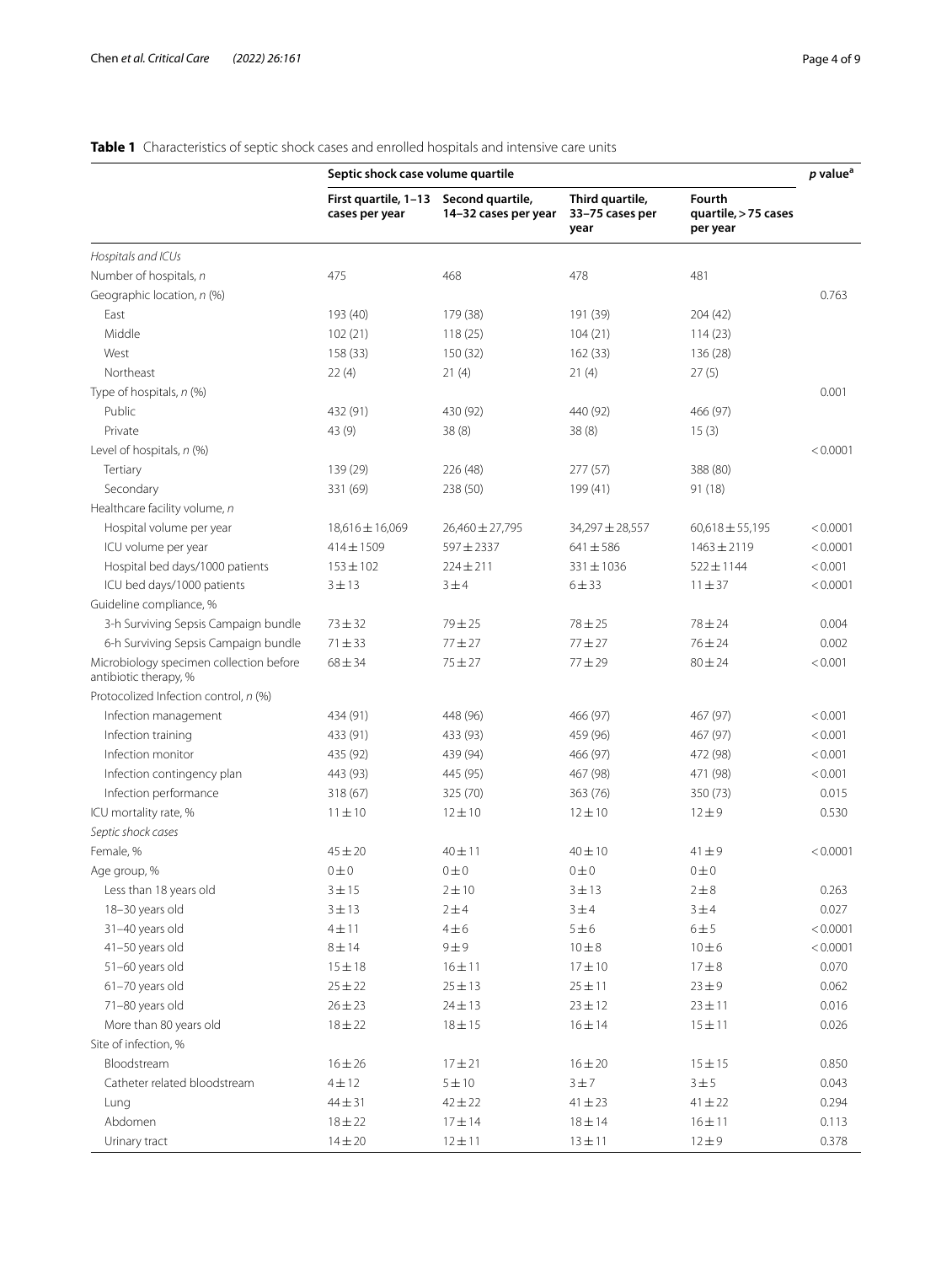|                                             | Septic shock case volume quartile      |                                          |                                            |                                            | <i>p</i> value <sup>a</sup> |
|---------------------------------------------|----------------------------------------|------------------------------------------|--------------------------------------------|--------------------------------------------|-----------------------------|
|                                             | First quartile, 1-13<br>cases per year | Second quartile,<br>14-32 cases per year | Third quartile,<br>33-75 cases per<br>year | Fourth<br>quartile, > 75 cases<br>per year |                             |
| Central nervous system                      | $2\pm9$                                | $7 + 4$                                  | $2 \pm 3$                                  | 3±4                                        | 0.043                       |
| Biliary tract                               | $7 + 14$                               | 7±7                                      | 7±6                                        | 7±6                                        | 0.720                       |
| Gastrointestinal tract                      | $5 + 11$                               | $6\pm8$                                  | 7±9                                        | 6±7                                        | 0.018                       |
| Bone                                        | 0±5                                    | $0 \pm 1$                                | $0 \pm 1$                                  | $0\pm 0$                                   | 0.205                       |
| Skin and soft tissue                        | $3 + 11$                               | 3±5                                      | 3±4                                        | 3 ± 3                                      | 0.196                       |
| Others                                      | $2 \pm 10$                             | $2\pm 6$                                 | 2±4                                        | 3±6                                        | 0.177                       |
| Proportion of APACHE II score $\geq$ 15, %  | $57 + 27$                              | $61 \pm 24$                              | $65 \pm 23$                                | $62 \pm 24$                                | < 0.0001                    |
| Hospital mortality of septic shock cases, % | $74 + 26$                              | $24 \pm 20$                              | $20 + 17$                                  | $18 + 15$                                  | < 0.0001                    |

#### **Table 1** (continued)

Data presented as mean  $\pm$  SD, *n* (%). *p* value represents comparisons between all quartiles

Hospital bed days/1000 patients, days of hospital bed occupancy per 1000 patients

ICU bed days/1000 patients, days of ICU bed occupancy per 1000 patients

*APACHE* Acute physiology and chronic health evaluation, *ICU* intensive care unit

<sup>a</sup> Comparisons between groups were made using the ANOVA test for continuous variables and the Chi-Squared test for categorical variables



<span id="page-4-0"></span>Q2, *β* −0.33, *p*<0.001; Q4 vs. Q3, *β* −0.17, *p*=0.037) (Table [2\)](#page-5-0). As shown in Additional fle [1](#page-7-3): Table S1, we performed a fully adjusted analysis to address whether the volume–outcome relationship identifed existed in diferent geographic locations and hospital levels. The substantial inverse volume-mortality relationship among septic shock patients was observed in all geographic locations and all types of hospitals.

In Fig. [2](#page-6-0), we used restricted cubic splines to flexibly model and visualize the relation of case volume as a continuous variable and septic shock mortality. The plot showed a substantial reduction of the risk of mortality within the lower range of septic shock case volume (below case volume of around 40) and then turned relatively flat ( $R^2$  0.17, *p* for nonlinearity < 0.0001).

#### **Discussion**

Our study confrmed the relationship between higher case volume and lower risk hospital mortality among septic shock cases. The effect was consistent in the linear model and restricted cubic splines. The effect was robust after controlling for relevant confounders and after a sensitivity analysis in which various stratifcation of hospitals and modeling assumptions were examined. The study also found a lower septic shock volume threshold of 40 cases, before which a substantial reduction of the hospital mortality rate was observed.

Our results were consistent with the subgroup analysis of a previous study with a cohort of nearly 410,000 septic shock patients from hospitals across the USA [\[10](#page-8-6)]. Another study in the US failed to fnd the volume–outcome association among patients with septic shock [\[11](#page-8-7)]. The explanation might be the limited hospital representatives. The Premier enhanced administrative database was used in the latter study, and it included hospitals that were predominantly small-to-mid-size nonteaching facilities [\[19](#page-8-14)]. Instead of the ICD-9 code with claim data in both the US studies, the septic shock 3.0 defnition with data prospectively collected was used to identify septic shock in our study. Accordingly, patients with septic shock are more likely correctly coded [\[20](#page-8-15)].

A subgroup analysis of ICU patients in the UK demonstrated a similar negative trend toward a volume efect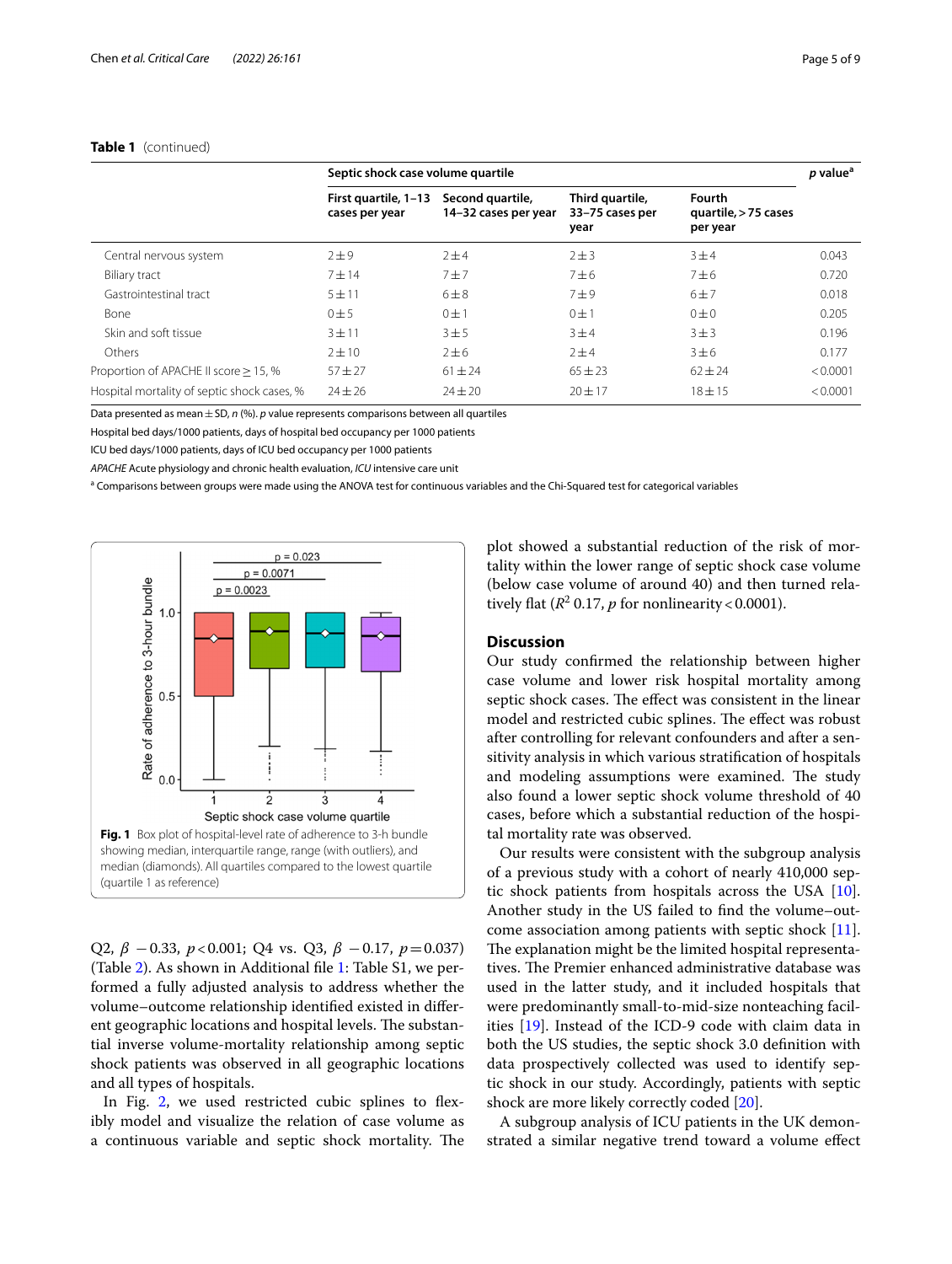<span id="page-5-0"></span>**Table 2** Association between septic shock case volume quartile and hospital mortality of septic shock

| Sample         | <b>Unadiusted</b>                                                                                                                                                                       | Model 1 | Model 2 | Model 3 | Model 4 | Interaction<br><i>p</i> values <sup>a</sup> |
|----------------|-----------------------------------------------------------------------------------------------------------------------------------------------------------------------------------------|---------|---------|---------|---------|---------------------------------------------|
| First quartile | Ref                                                                                                                                                                                     | Ref     | Ref     | Ref     | Ref     | -                                           |
|                | Second quartile $-0.35$ ( $-0.47$ , $-0.22$ ) $-0.30$ ( $-0.44$ , $-0.16$ ) $-0.29$ ( $-0.43$ , $-0.14$ ) $-0.28$ ( $-0.43$ , $-0.13$ ) $-0.29$ ( $-0.43$ , $-0.14$ ) $< 0.001^{\circ}$ |         |         |         |         |                                             |
|                | Third quartile $-0.69(-0.81, -0.56) -0.63(-0.78, -0.49) -0.62(-0.77, -0.47) -0.62(-0.77, -0.47) -0.62(-0.77, -0.47) -0.62(-0.77, -0.47)$                                                |         |         |         |         |                                             |
|                | Fourth Quartile $-0.86$ (-0.98, -0.74) $-0.80$ (-0.95, -0.66) $-0.79$ (-0.95, -0.64) $-0.79$ (-0.94, -0.64) $-0.79$ (-0.94, -0.64) $-0.79$ (-0.94, -0.64) $0.037d$                      |         |         |         |         |                                             |

Model 1, model adjusted for type of hospitals, geographic location, site of infection (sites of bloodstream, urinary, skin, central nervous system, lung, bone, abdominal, gastrointestinal), the proportion of APACHE II score  $\geq$  15, and proportion of age  $\geq$  60

Model 2, adjusted for model  $1+$  microbiology specimen collection before antibiotic therapy

Model 3, adjusted for model 2+infection management, infection training, infection monitor, infection contingency plan, infection performance

Model 4, adjusted for model  $3+$ adherence to 3-h bundle

<sup>a</sup> Interaction p values comparisons of Model 4 between case volume quartiles were made using the Turkey's test

<sup>b</sup> Comparison between second quartile and first quartile

<sup>c</sup> Comparison between third quartile and second quartile

d Comparison between fourth quartile and third quartile

in septic shock patients, though no signifcant diference was found (*β* [SE], −0.00051 [0.00026]; *p*=0.052) [\[12](#page-8-8)]. The mean APACHEII score was 18.4 in the UK study, which is comparable to our study (over half of the cases had APACHE II score  $\geq$  15). The study used the Case Mix Programme Database for data collection, which identifed cases according to the reason for admission to ICU. As a result, cases of nosocomial sepsis and septic shock might have been missed. Meanwhile, there is a high incidence and mortality among these patients. According to a meta-analysis, the pooled proportion of septic shock cases with a hospital origin was 35.8% [\[21\]](#page-8-16). Rodriguez F and his colleagues showed higher 28-day mortality of hospital-acquired septic shock than community-acquired  $(52\% \text{ vs. } 42\%)$  [[22\]](#page-8-17). Therefore, the statistical nonsignificant volume–outcome relationship of the UK study may be attributed to the omission of more lethal nosocomial cases that required higher ICU support.

Studies regarding volume–outcome relationship among patients with sepsis and septic shock were all conducted in HICs. However, disparities in resources and care between HICs and the rest of the world limit generalization of these fndings to China, one of the most populous countries. Our result showed a signifcant association between septic shock case volume and hospital mortality in China, adding new knowledge on volume–outcome association in countries other than HICs.

The UK study mentioned above reported a spline shape with a relatively mild descent curve until volume threshold around 200 patients, which is diferent from our steep descent curve before septic shock volume of 40 cases. This might attribute to the different medical resource distribution between UK and China. Over the recent decades, great eforts and progress have been made to improve equal access to care in China. The healthcare funding has been quadrupled since 2009, when the launch of the healthcare reform [\[23](#page-8-18)]. However, gaps remain in quality of care, which matches our result. The substantial reduction of mortality with the increasing volume in the low range volume (over half of all cases) suggests an urgent need for medical quality improvement. Especially the hospitals with annual septic shock case volume lower than 40 cases from countries other than HICs. Accordingly, the median annual ICU admission was 401 (IQR 234-711) in low-income countries, the ICU capacity of which is similar to the frst quartile in our study [[24\]](#page-8-19).

The possible reasons for the volume–outcome relationship might include the implementation of best practices, such as multidisciplinary teams, and protocols for sepsis treatment. Several studies demonstrated a survival beneft with evidence-based processes of care [[25](#page-8-20)[–27](#page-8-21)]. Moreover, sepsis protocol use enforced as a strategy in New York State also showed a reduction rate of death in hospitals with protocolized sepsis care among patients with sepsis  $[28]$  $[28]$ . The previous study with limited indicators (lactate measurement, norepinephrine as the frst vasopressor, and avoiding starch products) failed to fnd mediation efect of sepsis process care on volume–outcome association. Our study showed that hospitals in the highest volume category were more likely to implement a 3-h SSC bundle than the lowest volume category. However, the volume–outcome relationship that we observed was independent of protocol used by a 3-h SSC bundle. Our fndings suggest that hospital volume is another important determinant of outcome among septic shock patients, and the regional centers for septic shock might beneft the patients.

Besides protocol use, further information is needed to identify the best way to improve outcomes. A feasible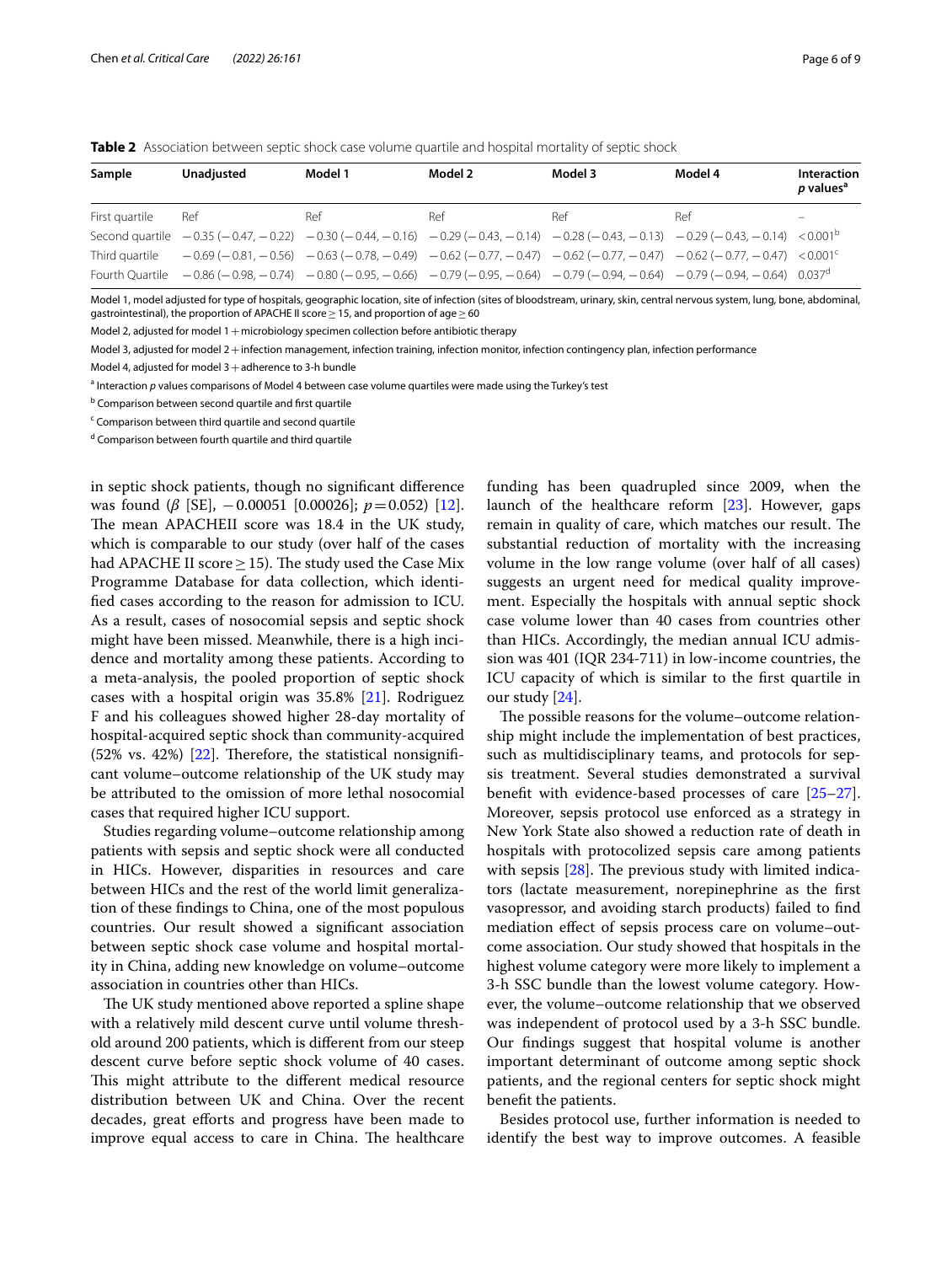

<span id="page-6-0"></span>alternative method might be the regionalization of critical care, which allows more access to large regional care centers as a study indicated in several surgery conditions [[29](#page-8-23)]. However, there are quantity inequities in the

geographical and hospital distribution of healthcare resources in China [[30\]](#page-8-24), diferent geographic locations, and types of hospitals may have a mediation on the volume–outcome relationship. Our study showed improved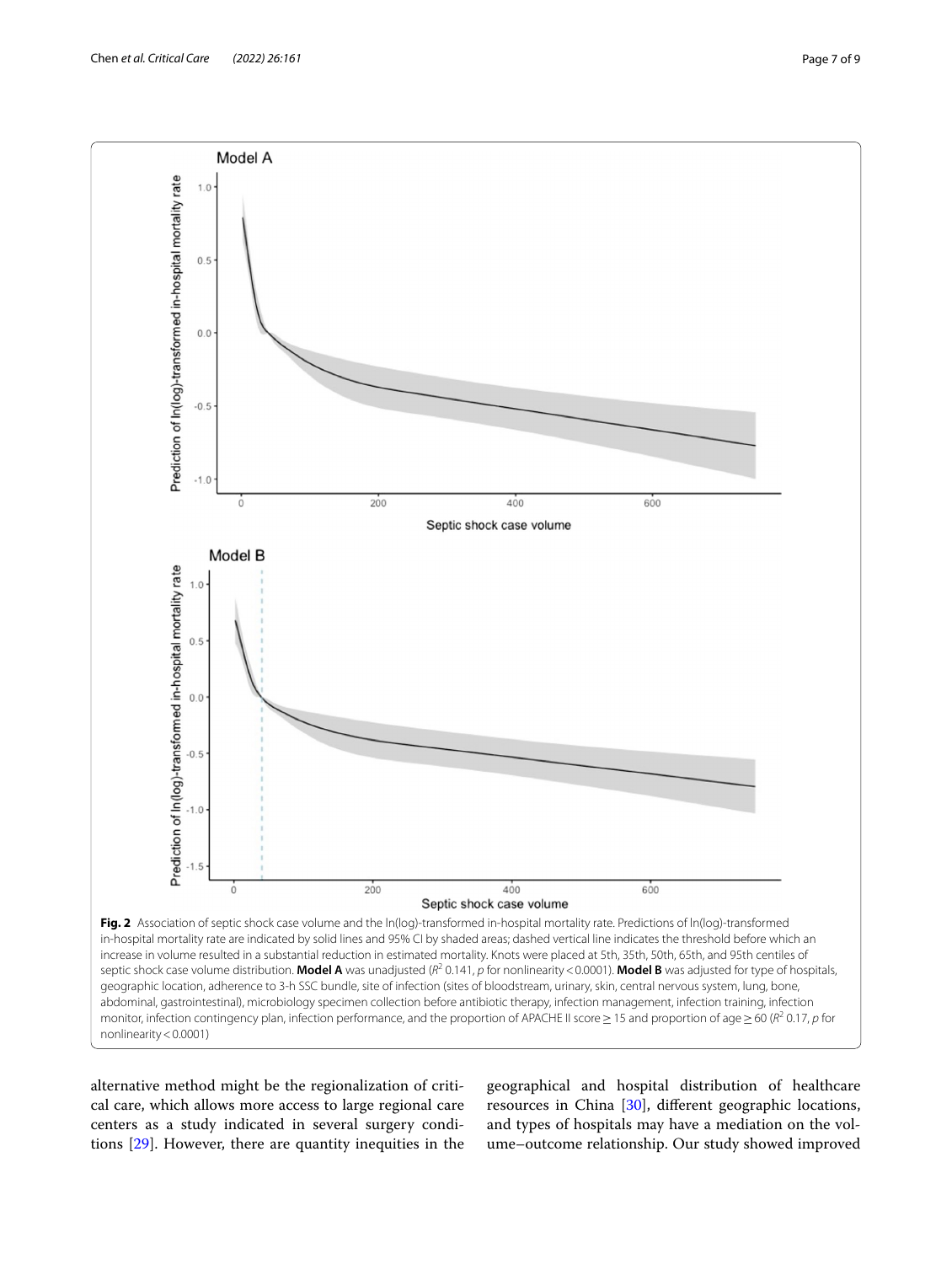adjusted outcomes at highest volume hospitals than lowest volume hospitals in respective geographic location and hospital level.

Our study has strengths. We used the prospectively collected surveillance data from ICUs' quality improvement program across China, which has broad coverage and representativeness of countries other than HICs. By including diferent hospital levels from 34 provinces of China, the study evaluated the relationship between case volume and hospital mortality within the entire adult septic shock population.

Our study has limitations. Firstly, the data we used lack individual-level information. As a result, the adjustment of detail risk such as organ dysfunction was limited. Secondly, the septic shock cases account for a small proportion of ICU admissions in the frst quartile (13/414, 3%) which seems unrepresentative. This is due to the inclusion of various types of ICUs such as cardiac intensive care unit (CICU) and neurological ICU in the nationwide quality improvement program. However, this should be valuable in specifc ICUs that septic shock is not a common reason for admission. For example, according to a clinical investigation of shock epidemiology of Mayo Clinic CICU between 2007 and 2018, the common reason for admission was cardiac disease, while septic shock comprised only 1.5% (194/13222) of admissions [\[31](#page-8-25)]. Thirdly, the stratifications by different ICU departments (e.g., medical, surgical ICUs) are unavailable. Lastly, "ICU bed-day" instead of "ICU beds" was used to measure the ICU capacity in our study. The dynamically changing ICU beds may not be a suitable quality indicator for healthcare institutions under continued development in China. Despite these limitations, the volume–outcome relationship is well elucidated with the use of hospitallevel data in our study and the result is representative of diferent types of hospitals across China.

#### **Conclusion**

Our results suggest that hospitals with a high septic shock case volume were associated with reduced hospital mortality in China, and a volume threshold associated with an obvious reduction in mortality was identifed. Further research is needed to explain the mechanism of this volume–outcome relationship.

#### **Supplementary Information**

The online version contains supplementary material available at [https://doi.](https://doi.org/10.1186/s13054-022-04035-8) [org/10.1186/s13054-022-04035-8](https://doi.org/10.1186/s13054-022-04035-8).

<span id="page-7-3"></span>**Additional fle 1. Fig. S1.** Tertiary hospital proportion (%) of all types of hospitals in diferent provinces and cities. **Fig. S2.** Correlation of 3-hour bundle and 6-hour bundle compliance with linear regression with 95% CI. Spearman rank correlation test,  $p = 0.7$ ;  $p < 0.001$ . **Fig. S3.** Correlation between sites of infection, age, sex, and proportion of APACHE II score more than 15. Abbreviations: CNS, central nervous system; older, more than 60 years old. Table S1 Association Between Septic shock case volume quartile and hospital mortality of septic shock.

#### **Acknowledgements**

Not applicable.

#### **Author contributions**

BD and XZ designed the study. LW and YC drafted the manuscript. YC carried out the data processing and statistical analysis. XDM, SFG, and DWL cared for the enrolled patients and collected all the clinical data. LW, JMP, SL, and XHK reviewed the literature and revised the manuscript. All authors contributed to the article and approved the submitted version.

#### **Funding**

This work was supported, in part, by grants from National Key R&D Program of China, Ministry of Science and Technology of the People's Republic of China (2021YFC2500801), Beijing Municipal Science & Technology Commis‑ sion (Z201100005520037), and Chinese Academy of Medical Sciences (CAMS) Innovation Fund for Medical Sciences (CIFMS) from Chinese Academy of Medical Sciences (2021-I2M-1-062).

#### **Availability of data and materials**

The datasets analyzed during the current study are available from the corresponding author on reasonable request.

#### **Declarations**

#### **Ethics approval and consent to participate**

The study protocol was approved by the institutional review board of Peking Union Medical College Hospital; the approval included a waiver for the informed consent of the patients and physicians.

#### **Consent for publication**

Not applicable.

#### **Competing interests**

The authors declare that they have no competing interests.

#### **Author details**

<sup>1</sup> Medical Intensive Care Unit, State Key Laboratory of Complex Severe and Rare Diseases, Peking Union Medical College Hospital, Peking Union Medical College and Chinese Academy of Medical Sciences, Beijing 100730, China. <sup>2</sup> Department of Medical Administration, National Health Commission of the People's Republic of China, Beijing 100044, China. <sup>3</sup> Department of Critical Care Medicine, Department of Information Center, Peking Union Medical College Hospital, Peking Union Medical College and Chinese Academy of Medical Sciences, Beijing 100730, China.

## Received: 20 January 2022 Accepted: 26 May 2022<br>Published online: 04 June 2022

#### **References**

- <span id="page-7-0"></span>1. Rudd KE, Johnson SC, Agesa KM, et al. Global, regional, and national sepsis incidence and mortality, 1990–2017: analysis for the Global Burden of Disease Study. Lancet. 2020;395(10219):200–11. [https://doi.](https://doi.org/10.1016/S0140-6736(19)32989-7) [org/10.1016/S0140-6736\(19\)32989-7](https://doi.org/10.1016/S0140-6736(19)32989-7).
- <span id="page-7-1"></span>2. Weng L, Zeng XY, Yin P, et al. Sepsis-related mortality in China: a descriptive analysis. Intensive Care Med. 2018;44(7):1071–80. [https://](https://doi.org/10.1007/s00134-018-5203-z) [doi.org/10.1007/s00134-018-5203-z](https://doi.org/10.1007/s00134-018-5203-z).
- <span id="page-7-2"></span>3. The Surviving Sepsis Campaign Guidelines Committee Including the Pediatric Subgroup, Dellinger RP, Levy MM, et al. Surviving sepsis campaign: international guidelines for management of severe sepsis and septic shock, 2012. Intensive Care Med. 2013;39(2):165–228. [https://](https://doi.org/10.1007/s00134-012-2769-8) [doi.org/10.1007/s00134-012-2769-8.](https://doi.org/10.1007/s00134-012-2769-8)